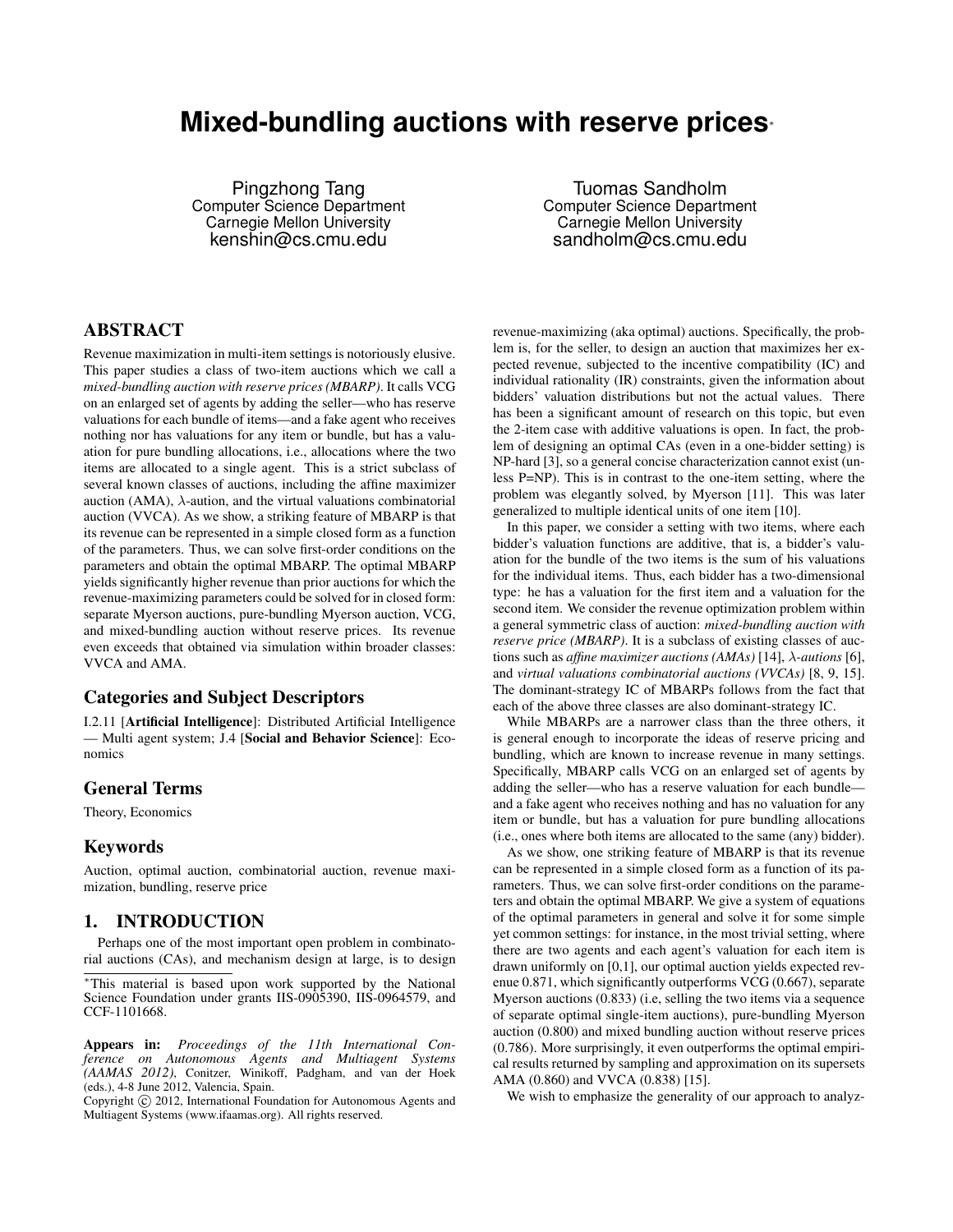ing the problem. We start from one bidder's (say i's) perspective, find critical values of the other bidder's (say  $j$ 's) valuations such that these critical values completely partition  $\hat{j}$ 's type spaces while within each partition, the expected revenue of  $i$  can be represented with the same function of the auction parameters. The expected revenue from  $i$  is then the sum/integration of revenues from all parts of that partition. Another aspect of the generality of our approach is that we reduce the revenue maximization problem of an N-agent auction to that of a 2-agent auction. This can be achieved by, again from one bidder's perspective, using a fake agent to simulate the maximal values of other bidders' valuations. This extends and generalizes Riley and Samuelson's analysis of optimal 1-item auctions [13] to CAs.

# 2. RELATED RESEARCH

This section reviews in more detail well-known classes of auctions related to this paper.

#### 2.1 The VCG mechanism and reserve prices

The most famous mechanism in CAs is the *Vickrey-Clarke-Groves mechanism (VCG)* [17, 2, 4], where the welfare maximizing allocation is chosen and each bidder  $i$  pays the sum of the others' valuations had  $i$  not participated minus the sum of the others' actual valuations. It is not hard to see that the VCG can yield revenue arbitrarily far from optimal:

EXAMPLE 2.1. *This can be seen even in one-item one-bidder setting where the bidder's valuation for the item is uniform on [0,1]. The second-price auction (aka Vickrey auction) would give the item to the bidder and obtain 0 revenue since there is no competition. The optimal auction (aka Myerson auction) would offer the item at price of 0.5 and obtain expected revenue of*  $\frac{1}{2} \times 0.5 = 0.25$ .

The VCG can be complemented with *reserve prices* to increase revenue. There are several definitions of reserve prices in CAs. We consider one that is most commonly seen: the seller pretends to have some reserve valuations for the different bundles, and the VCG with reserve prices is simply to apply the VCG on the set of all agents including the seller.

### 2.2  $\lambda$ -auction

Another well-known technique to increase revenue in CAs is via bundling of items [12]. One notable example of bundling in CAs is the  $\lambda$ -auction [6]. It is the VCG, but with a fake bidder who does not receive any items, but has valuations towards allocations (instead of bundles).

In this paper, we consider one special subset of  $\lambda$ -auctions where the fake bidder is only interested in the allocations where the entire set of items is allocated to (any) one bidder. The resulting auction works as if it gave a discount for the bidders who are interested in the whole bundle. This auction is called a *mixed-bundling auction (MBA)*. Mixed-bundling auctions can also be complemented with reserve prices, which are defined by further including the seller into consideration. This class is called *mixed-bundling auction with reserve prices (MBARP)*. We will give a formal definition later in Section 4.

Jehiel et. al. used certain local arguments to show that some mixed bundling auction must yield higher revenue than any purebundling auction (where the only valid allocations are those that give the whole bundle to one agent) and any welfare-maximization auction [6]. We operate in a different direction, by directly calculating the closed-form expression of the expected revenue and obtaining the optimal revenue within MBARPs. As we shall see, our analysis and evaluations confirm the arguments of Jehiel et. al.

## 2.3 Myerson's auction, affine maximizer auctions (AMAs), and virtual valuations combinatorial auctions (VVCAs)

The third intuition to improve revenue in CAs is via virtual valuation [11]. The idea is to transform bidder's valuation by some function and then cast the welfare maximization on the virtual valuations; each bidder pays the lowest valuations he could have reported and still won his current bundle. In principle, the function can be anything, as long as it preserves the IC constraint. For example, for Bayes-Nash IC, Myerson's virtual transformation is defined as  $\tilde{v}_i = v - \frac{1 - F_i(v_i)}{F_i'(v_i)}$ , where  $v_i$  is agent *i*'s valuation and  $F_i$  is the cumulative distribution function of  $v_i$ .

However, for dominant-strategy IC, it turns out that affine transformations of the valuation are the only ones that satisfy the IC constraint for an unrestricted valuation space [14]. Affine maximizer auctions (AMAs) apply some affine transformation to get the virtual valuations, and then use the VCG on those virtual valuations (a fake bidder with valuations for the allocations is also included in the bidder set). Formally, the allocation rule in an AMA is to maximize  $\sum_{i=0}^{n} \mu_i v_i(a) + \lambda(a)$ , where  $\mu$ 's are constants and  $\lambda(a)$ are the fake bidder's valuation for allocation a. Clearly,  $\lambda$ -auctions are AMAs where the affine transformation is the identity function  $f(v) = v$ , i.e.,  $\mu_i = 1$  for all i.

*Virtual valuations combinatorial auctions (VVCAs)* [8, 9, 15] are AMAs with the restriction  $\lambda(a) = \sum_i \lambda_i(a_i)$ , where  $\lambda_i(a_i)$  only depends on what bidder *i* receives.

In summary, MBARPs are a subset of VVCAs and of  $\lambda$ -auctions, which, in turn, are subsets of AMAs.

## 2.4 Approximation results

An optimal auction may involve reserve pricing, bundling, and virtual valuations. How much revenue can one obtain with auctions that are simpler in form? This question motivated a recent line of research that focuses on designing simple auctions that yield revenue within a factor of optimal. Likhodedov and Sandholm [9, 15] give a logarithmic approximation of optimal multi-item auctions with a variation of the VCG, for two classes of settings: (1) additive valuations (where each bidder's valuation for a bundle is the sum of his valuations for the items in the bundle), and (2) unlimited supply (such as in digital music stores).

Recall that, in symmetric settings (settings where valuation distributions are identical across bidders), Myerson's auction coincides with a Vickrey auction [17] with the so-called monopoly reserve (i.e., a reserve valuation at which Myerson's virtual valuation function equals 0). Hartline and Roughgarden show that in the asymmetric single-parameter environment, the optimal auction, which is Myerson's auction, can be 2-approximated by a Vickrey auction with monopoly reserve prices [5]. Tang and Sandholm [16] study Levin's setting for complements [7] and prove that optimal revenue can be 2-approximated by using monopoly reserve price to curtail the allocation set, followed by welfare-maximizing allocation and Levin's payment rule. They also show that the optimal revenue can be 6-approximated even if the "reserve pricing" is required to be symmetric across bidders. Chawla et. al. prove several constant bounds of approximating optimal auctions in multidimensional type space (even though the optimal auction is unknown) using sequential posted prices [1].

#### 3. THE SETTING

We consider a setting with one seller who has two indivisible distinguishable items for sale. There are a set  $N = \{1, 2, \ldots, n\}$ of bidders. Each bidder  $i \in N$  has a valuation  $v_1^i$  for the first item,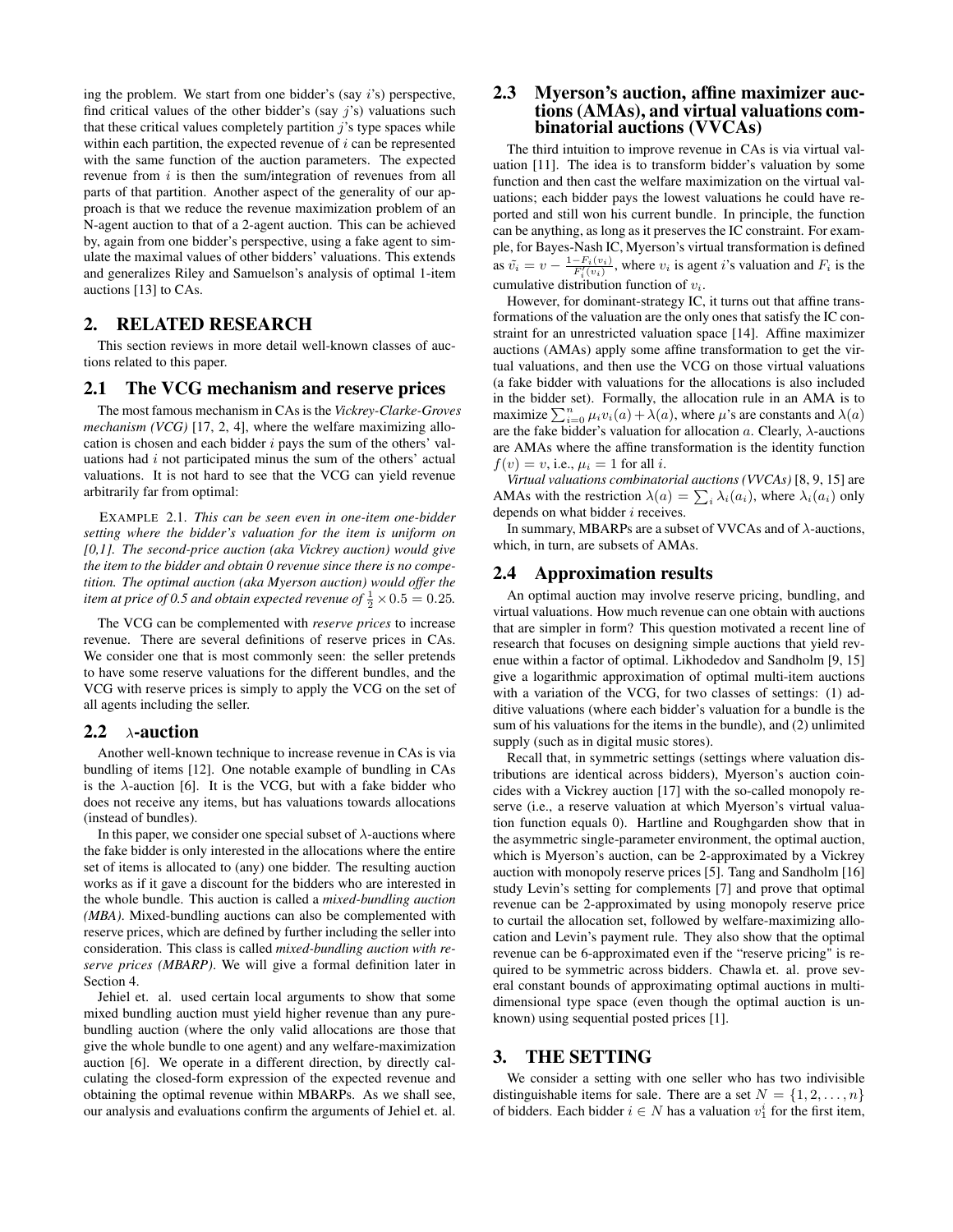$v_2^i$  for the second item, and valuation  $v_1^i + v_2^i$  for the bundle of both items. The seller has zero valuation for any bundle. (However, she can pretend she has reserve valuations to obtain a higher revenue.)

An allocation is denoted by a vector  $\vec{x}^i = (x_1^i, x_2^i)$  for each bidder *i*, where  $x_j^i \in \{0, 1\}$  is the amount of item *j* allocated to *i*. The payment from bidder i to the seller is denoted by  $p_i$ . Given a  $\vec{x}^i$  and  $p_i$ , bidder i's utility function is

$$
u_i(\vec{x}^i, p_i) = v_1^i x_1^i + v_2^i x_2^i - p_i
$$

This means that the bidders have quasi-linear, additive utility functions and no externalities.

As usual, each  $v_b^i$  is treated by all but i as a random variable distributed on [0, 1] according to a cumulative distribution function  $F_b^i$ , which admits a non-negative and bounded density function  $f_b^i$ . We assume that  $F_b^i = F_b^{\bar{j}}$  for all  $i, j \in N$  and all the v's are independent. Our approach also applies to settings where  $v_1^i$  and  $v_2^i$  are dependent and  $F_b^i \neq F_b^j$ . That is,  $v_1^i$  and  $v_2^i$  are distributed according to some joint cumulative distribution  $F^i(v_1^i, v_2^i)$ . We make these assumptions only for the ease of presentation. We also use the standard information model where each bidder  $i$  knows his own type  $v^i = (v_1^i, v_2^i)$  but others do not. The distribution over types is common knowledge.

By the revelation principle, it suffices to consider the set of directrevelation auctions, which begin by soliciting a type from each bidder and then specify an allocation and payment for each bidder. We shall consider the direct-revelation auctions that are dominantstrategy IC and ex-post IR. A mechanism is *(weakly) dominantstrategy IC* if misreporting one's type cannot yield a higher utility for the bidder, no matter what other bidders report. A mechanism is *ex-post IR* if participation yields a non-negative utility, no matter what other bidders report.

# 4. MIXED-BUNDLING AUCTION WITH RESERVE PRICES

In this section, we describe the *mixed-bundling auction with reserve prices (MBARP)*. As mentioned, it is a subclass of AMA,  $\lambda$ auction and VVCA. One remarkable feature of MBARP is that its expected revenue can be written in closed form as a function of its parameters, and we can optimize its revenue over the parameters.

Treat the seller as a special bidder, indexed 0, with reserve value a for item 1, b for item 2, and  $a + b$  for both. Define another fake bidder, indexed  $n+1$ , who is never allocated any item, but has value c if some bidder  $i \in N$  is allocated both items. MBARP is VCG executed on this extended set of agents  $N = \{0, 1, \ldots, n + 1\}.$ 

DEFINITION 4.1. *Given a type profile*  $\vec{v} = (\vec{v}^1, \dots, \vec{v}^n)$ *, MBARP* is defined by its allocation rule  $\vec{x} = (\vec{x}^1, \dots, \vec{x}^n)$  and payment rule  $\vec{p} = (p^1, \ldots, p^n).$ 

• *The allocation rule*  $\vec{x}$  *is,* 

$$
\vec{x}(\vec{v}) = arg \, max_{\vec{x}} = \{ \sum_{j=0}^{n} (v_1^j x_1^j + v_2^j x_2^j) + v^{n+1}(\vec{x}) \}.
$$

By definition,  $v^{n+1}(\vec{x}) = c$  if  $x_1^i = x_2^i = 1$  for some  $1 \leq$  $i \leq n$  and  $v^{n+1}(\vec{x}) = 0$  *otherwise.* 

• *The payment rule*  $\vec{p}$  *is,* 

$$
p^{i}(\vec{v}) = -\left(\sum_{j\neq i}^{n} (v_1^j x_1^j + v_2^j x_2^j) + v^{n+1}(\vec{x})\right) + \sum_{j\neq i}^{n} (v_1^j \tilde{x}_1^j + v_2^j \tilde{x}_2^j) + v^{n+1}(\vec{\tilde{x}}),
$$

 $where \space \vec{\tilde{x}}(\vec{v}) = \vec{x}^{-i}(\vec{v}^{-i}).$  *In other words,*  $\vec{\tilde{x}}$  *is the welfaremaximizing allocation without the participation of* i*.*

LEMMA 4.1.

- *1. MBARP is dominant-strategy IC and* ex post *IR.*
- 2. A bidder with the lowest type (that is,  $v_1^i = v_2^i = 0$ ) gets 0 *utility.*
- *3. Given the allocation rule of MBARP, this particular payment*  $rule,  $\vec{p}$ , yields the highest revenue among all the payment$ *rules that satisfy 1 and 2.*

Proof: The proof of 1 and 2 mirror those of the VCG. The proof of 3 follows from [6, Lemma 1].

# 5. OPTIMAL PARAMETERS FOR THIS AUC-TION CLASS

In this section, we develop a systematic approach to calculating the revenue of MBARP. This approach is general and can be applied to other strategy-proof two-item auctions.

In what follows, we first analyze the case with two bidders and then reduce those with more than two bidders to the two-bidder case.

## 5.1 Two-bidder setting

Suppose there are two bidder,  $i$  and  $j$ . Given the values of  $a$ , b, and c, as well as j's report  $(v_1^j, v_2^j)$ , we compute the formula for  $i$ 's expected payment. For this purpose, let us first look at  $i$ 's allocation space. The definition of MBARP (the allocation rule and the payment rule) implies that  $i$ 's allocation space must be of the shape in Figure 1. Formally:



Figure 1: Bidder i's allocation space.

LEMMA 5.1.

- *The allocation space of bidder* i *is of exactly the shape as in Figure 1, i.e., lines are either vertical, horizontal or of -1 slope, with* x, y, z *being undecided variables.*
- *Bidder* i *gets item 1 for the price of* x *when his type is in Zone 1, gets item 2 for the price of* y *when his type is in Zone 2 and gets both items for the price of* z *when his type is in Zone 3.*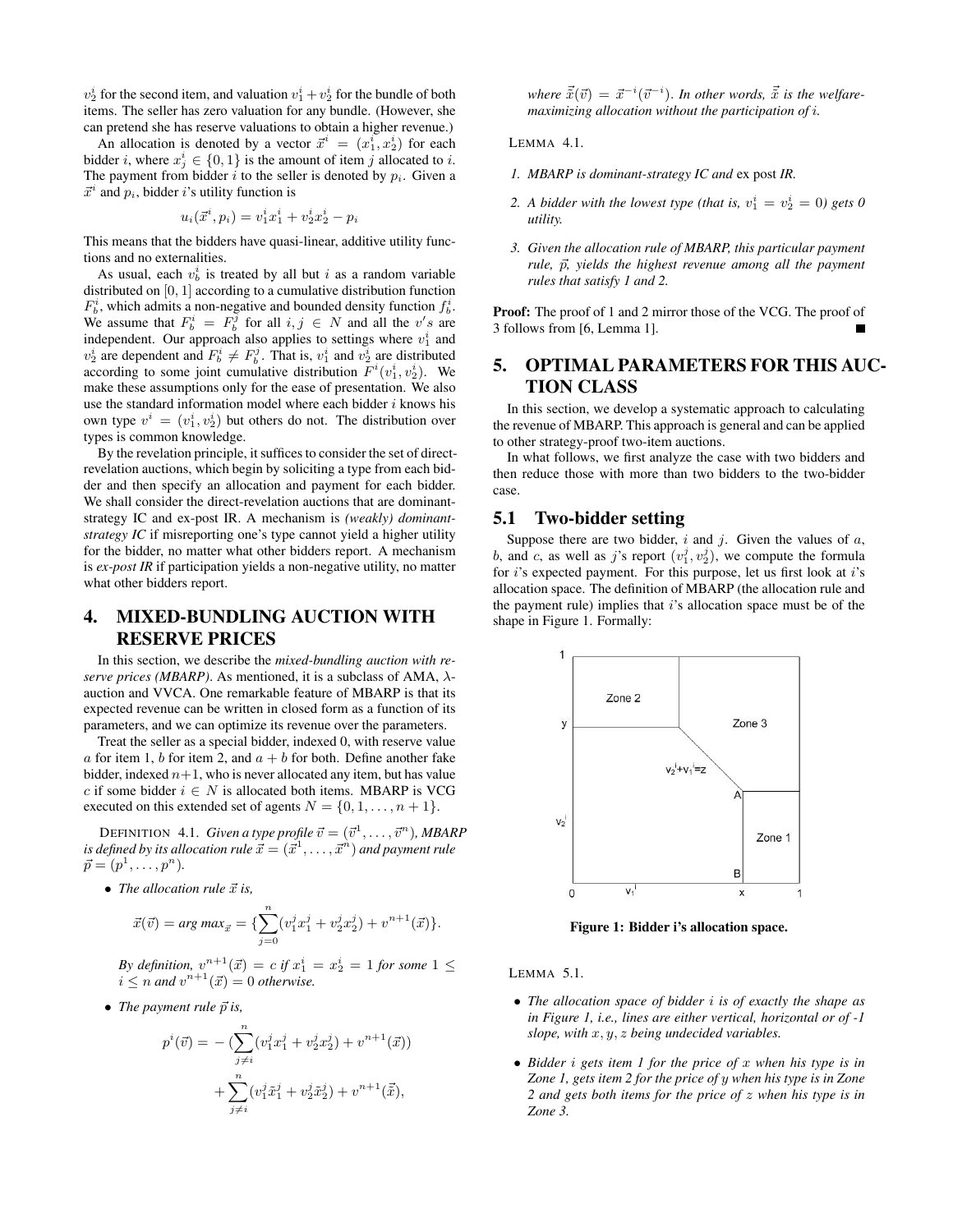• *The expected payment of* i *is*

$$
R(x, y, z) = x \cdot \int_{(v_1^i, v_2^i) \in I} f_1^i(v_1^i) f_2^i(v_2^i) dv_1^i dv_2^i
$$
  
+ 
$$
y \cdot \int_{(v_1^i, v_2^i) \in I} f_1^i(v_1^i) f_2^i(v_2^i) dv_1^i dv_2^i
$$
  
+ 
$$
z \cdot \int_{(v_1^i, v_2^i) \in I} f_1^i(v_1^i) f_2^i(v_2^i) dv_1^i dv_2^i.
$$

**Proof:** The first two claims follow from an exhaustive case analysis immediately following this lemma. Given the first two claims, the third one is straightforward.

#### *5.1.1 First part of the analysis:*  $a \ge c$  *and*  $b \ge c$

In this section we consider those parameter values that satisfy  $a \geq c$  and  $b \geq c$ . We will consider the other parameter values in the next section.

We now determine the values of  $x$ ,  $y$ , and  $z$  case by case. **Case 1.**  $v_1^j \ge a, v_2^j \ge b$ . By the allocation rule of MBARP, bidder  $i$  gets the bundle iff

$$
\begin{aligned} &v_1^i+v_2^i+c\geq v_1^j+v_2^j+c \text{ and }\\ &v_1^i+v_2^j\leq v_1^i+v_2^i+c \text{ and }\\ &v_2^i+v_1^j\leq v_1^i+v_2^i+c. \end{aligned}
$$

The first equation ensures that bidder  $j$  does not get the bundle and the second (third) is to ensure that bidder  $i$  does not end up with item 1(2) only. These constraints give Zone 3 in Figure 2. By the



Figure 2: Case 1.

definition of MBARP, bidder *i* pays  $z = v_1^j + v_2^j$  in this region. Similarly, bidder  $i$  gets item 1 only iff

$$
v_1^i + v_2^j \ge v_1^j + v_2^j + c
$$
 and  

$$
v_1^i + v_2^j > v_1^i + v_2^i + c.
$$

The first equation ensures that bidder  $j$  does not get the bundle and the second ensures that  $i$  does not get the bundle. These constraints give Zone 1 in Figure 2. Bidder i pays  $x = v_1^j + c$ .

Similarly, we can derive Zone 2 and  $y = v_2^j + c$ .

To sum up, the allocation space of bidder  $i$  in this case is given by Figure 2. We have  $x = v_1^j + c$ ,  $y = v_2^j + c$  and  $z = v_1^j + v_2^j$ .





Figure 3: Case 2a.

• Subcase a.  $v_1^j + v_2^j + c \ge a + b$ . By the allocation rule of MBARP, bidder  $i$  gets the bundle iff

$$
v_1^i + v_2^i + c \ge v_1^j + v_2^j + c
$$
 and  

$$
v_1^i + b \le v_1^i + v_2^i + c
$$
 and  

$$
v_2^i + a \le v_1^i + v_2^i + c.
$$

Thus,  $z = v_1^j + v_2^j$ . Bidder  $i$  gets item 1 only iff

$$
v_1^i + b \ge v_1^j + v_2^j + c
$$
 and  
\n $v_1^i + b > v_1^i + v_2^i + c$ .

Thus,  $x = v_1^j + v_2^j + c - b$ . Symmetrically, we have  $y =$  $v_1^j + v_2^j + c - a.$ 

To sum up, the allocation space is given in Figure 3. We have  $x = v_1^j + v_2^j + c - b, y = v_1^j + v_2^j + c - a$  and  $z = v_1^j + v_2^j$ .

• Subcase b.  $v_1^j + v_2^j + c < a + b$ . Bidder *i* gets the bundle iff

$$
v_1^i + v_2^i + c \ge a + b
$$
 and  

$$
v_1^i + b \le v_1^i + v_2^i + c
$$
 and  

$$
v_2^i + a \le v_1^i + v_2^i + c
$$
.

Thus,  $z = a + b - c$ .

Bidder  $i$  gets item 1 only iff

 $v_1^i + b \ge a + b$  and  $v_1^i + b > v_1^i + v_2^i + c.$ 

Thus,  $x = a$ . Symmetrically,  $y = b$ . The allocation space is given in Figure 4.

We have  $x = a$ ,  $y = b$  and  $z = a + b - c$ .

**Case 3.**  $v_1^j < a, v_2^j \ge b$ .

- Subcase a.  $v_1^j + v_2^j + c \ge a + v_2^j$ . Bidder *i* gets the bundle iff
	- $v_1^i + v_2^i + c \ge v_1^j + v_2^j + c$  and  $v_1^i + v_2^j \le v_1^i + v_2^i + c$  and  $v_2^i + a \leq v_1^i + v_2^i + c.$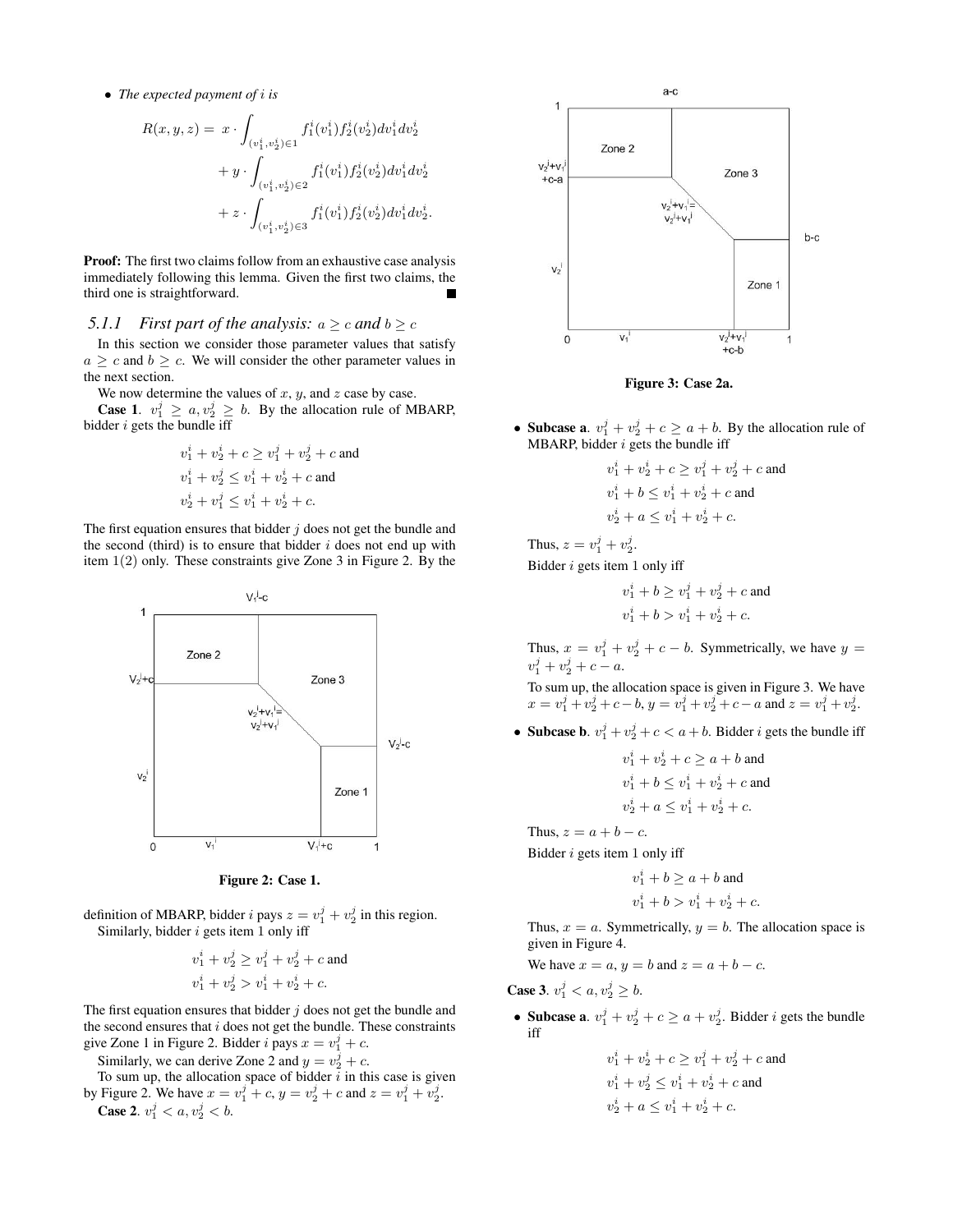



Thus,  $z = v_1^j + v_2^j$ . Similarly,  $x = v_1^j + c$  and  $y = v_1^j + v_2^j + c - a$ . The allocation space is given in Figure 5.





We have  $x = v_1^j + c$ ,  $y = v_1^j + v_2^j + c - a$  and  $z = v_1^j + v_2^j$ .

• Subcase b.  $v_1^j + v_2^j + c < a + v_2^j$ . Bidder *i* gets the bundle iff

$$
v_1^i + v_2^i + c \ge a + v_2^j \text{ and}
$$
  
\n
$$
v_1^i + v_2^j \le v_1^i + v_2^i + c \text{ and}
$$
  
\n
$$
v_2^i + a \le v_1^i + v_2^i + c.
$$

Thus,  $z = a + v_2^j - c$ .

Similarly,  $x = a$  and  $y = v_2^j$ .

The allocation space is given in Figure 6.

We have 
$$
x = a
$$
,  $y = v_2^j$  and  $z = a + v_2^j - c$ .

**Case 4.**  $v_1^j \ge a, v_2^j < b$ . This case is symmetric to Case 3.

• Subcase a.  $v_1^j + v_2^j + c \ge b + v_1^j$ . We have  $y = v_2^j + c$ ,  $x = v_1^j + v_2^j + c - b$  and  $z = v_1^j + v_2^j$ .



Figure 6: Case 3b.

• Subcase b.  $v_1^j + v_2^j + c < b + v_1^j$ . We have  $y = b$ ,  $x = v_1^j$  and  $z = b + v_1^j - c$ .

The above case-by-case analysis forms a complete partition of bidder  $j$ 's type space, as shown in Figure 7, with Case 1 corresponding to Zone  $P_1$ , Case 2, Subcase  $a$  corresponding to Zone  $P_{2a}$ , and so on.



Figure 7: Partition of bidder j's type space.

We are now ready to give a closed form expression for bidder  $i$ 's expected payment  $r_0^i(a, b, c)$ .

$$
r_0^i(a, b, c) =
$$
\n
$$
\int_{(v_1^j, v_2^j) \in P_1} f_1^j(v_1^j) f_2^j(v_2^j) R(v_1^j + c, v_2^j + c, v_1^j + v_2^j) dv_1^j dv_2^j
$$
\n
$$
+ \int_{(v_1^j, v_2^j) \in P_{2a}} f_1^j(v_1^j) f_2^j(v_2^j) R(v_1^j + v_2^j + c - b,
$$
\n
$$
v_1^j + v_2^j + c - a, v_1^j + v_2^j) dv_1^j dv_2^j
$$
\n
$$
+ ...
$$
\n
$$
+ \int_{(v_1^j, v_2^j) \in P_{4b}} f_1^j(v_1^j) f_2^j(v_2^j) R(v_1^j, b, b + v_1^j - c) dv_1^j dv_2^j.
$$

In the symmetric setting (where  $f^i = f^j$ ), bidder j's expected payment also equals  $r_0^i(a, b, c)$ . This leads to the following theorem.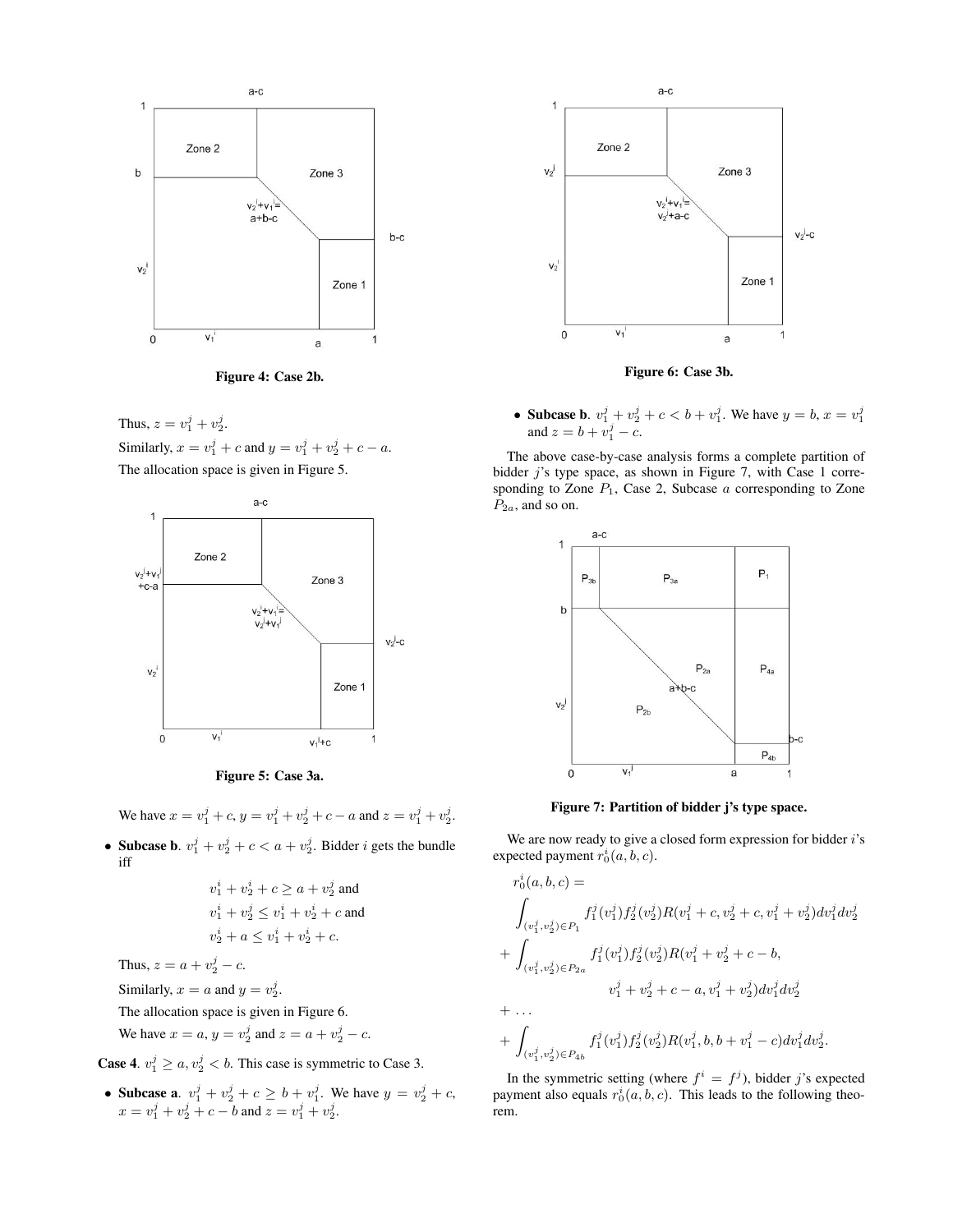THEOREM 1. *For*  $a \geq c, b \geq c$ ,

- The expected revenue of MBARB is  $2r_0^i(a, b, c)$ ;
- *The optimal parameters* a, b, c *are given by*<sup>1</sup>

$$
\frac{\partial r_0^i(a,b,c)}{\partial a} = \frac{\partial r_0^i(a,b,c)}{\partial b} = \frac{\partial r_0^i(a,b,c)}{\partial c} = 0.
$$

In the asymmetric 2-bidder setting,  $r_0^j(a, b, c)$  can be obtained by swapping the role of i and j in  $r_0^i(a, b, c)$ . Then the expected revenue of MBARP is  $r_0^i(a, b, c) + r_0^j(a, b, c)$ .

#### *5.1.2 The remaining parts of the analysis:*  $(a < c, b \ge c)$  or  $(a \ge c, b < c)$  or  $(a < c, b < c)$

Now let us reexamine Figure 7. The existence of  $P_{3b}$  relies on the fact that  $a-c \geq 0$ . The underlying explanation is that when  $a < c$ , the condition of Case 3, Subcase *b*, which is  $v_1^j + v_2^j + c < a + v_2^j$ , never holds. In other words, the condition of Case 3, Subcase a holds trivially. This reasoning leads to the reduction of Figure 7 into Figure 8 when  $a < c$  and  $b > c$ .



Figure 8: Partition of bidder j's type space when  $a < c$  and  $b \geq c$ .

The corresponding  $x$ 's  $y$ 's and  $z$ 's in each case are still the same as those when  $a \geq c$  and  $b \geq c$ , except that Case 3b does not exist. We denote the expected revenue from i in this case by  $r_1^i(a, b, c)$ .

For the same reason, we can get revenue  $r_2^i(a, b, c)$  when  $a \geq c$ and  $b < c$ .

When  $a < c$  and  $b < c$ , we need to further distinguish two subcases:  $a+b-c \ge 0$  and  $a+b-c < 0$ , since when  $a+b-c < 0$ ,  $P_{2b}$  also diminishes.

We denote the revenues for the two subcases above by  $r_3^i(a, b, c)$ and  $r_4^i(a, b, c)$ .

So, the maximal revenue is given by  $max_{k=0,\dots,4} \{r_k^i(a,b,c)\}.$ This completes the analysis of the two-bidder case.

#### 5.2 More than two bidders

The allocation space grows rapidly as the number of bidders increases. The case-by-case enumeration becomes unmanageable even with 3 bidders. However, by applying order statistics, we are able to calculate bidder  $i$ 's expected revenue, by treating all the other bidders simply as one bidder whose valuation for items is distributed according to the  $(N - 1)$ th-order statistic of the valuations from these bidders. In other words, what really matters to bidder  $i$  is the greatest valuation of the remaining bidders on each bundle.

In what follows, we shall consider the symmetric setting only. That is, bidders' values are drawn from the same distributions:  $F_1(v_1)$  for the first item and  $F_2(v_2)$  for the second item. We denote by  $F_1^k(v_1^k)$  the  $(k)$ th (with  $(N-1)$ th being the greatest) order statistic of  $N - 1$  i.i.d variables drawn from  $F_1(v_1)$ . Analogously, we denote by  $F_2^k(v_2^k)$  the (k)th order statistic of  $N-1$  i.i.d variables drawn from  $F_2(v_2)$ . We denote by  $F_{sum}^k(v_{sum}^k)$  the  $(k)$ th order statistic of  $N - 1$  i.i.d variables which are sums of  $N - 1$ pairs of variables, one drawn from  $F_1(v_1)$  and the other drawn from  $F_2(v_2)$ .

Fixing realized valuations  $v_1^{N-1}$  and  $v_1^{N-1}$ , and treating them as valuations of a fake bidder  $j$  for the two items respectively, we have two cases to consider:

- Case 1.  $v_1^{N-1}$  and  $v_2^{N-1}$  are realized by the same actual bidder. This happens with probability  $p_1 = \frac{1}{N-1}$  since all the bidders are symmetric. In this case, we can completely reduce the analysis to our previous 2-bidder case, with  $v_1^j =$  $v_1^{N-1}$  and  $v_2^j = v_2^{N-1}$ . We denote the expected revenue from bidder *i* for this realization by  $R_1^i(a, b, c) | (v_1^{N-1}, v_2^{N-1}).$
- Case 2.  $v_1^{N-1}$  and  $v_2^{N-1}$  are realized by different actual bidders. This happens with probability  $p_2 = \frac{N-2}{N-1}$ . There are two subcases.
	- **Subcase 1.**  $v_{sum}^{N-1} + c \le v_{1}^{N-1} + v_{2}^{N-1}$ . This happens with probability  $p_{21} = \overline{F}_{sum}^{N-1} (v_1^{N-1} + v_2^{N-1} - c)$ . We can reduce the analysis to the 2-bidder case, with a slight modification where the bundling parameter  $c$ for bidder  $j$  is 0 if he gets both items and bidder  $i$ remains unchanged. We can still go though a similar case-by-case analysis of bidder i's expected revenue since Lemma 5.1 still holds. (For example,  $(x, y, z)$  in Case 1 should now be changed to  $(v_1^{N-1}, v_2^{N-1}, v_1^{N-1}+$  $v_1^{N-1}$  – c). Similarly, one can derive x's, y's, and z's in other cases.) We denote the expected revenue from bidder *i* for this part by  $R_{21}^{i}(a, b, c) | (v_1^{N-1}, v_2^{N-1})$ . This is an expectation over  $v_{sum}^{N-1}$  as well as over i's own valuations.
	- **− Subcase 2.**  $v_{sum}^{N-1} + c > v_1^{N-1} + v_2^{N-1}$  but  $v_{sum}^{N-1}$  <  $v_1^{N-1} + v_2^{N-1}$ . This happens with probability  $p_{22} =$  $F_{sum}^{N-1}(v_1^{N-1}+v_2^{N-1})-F_{sum}^{N-1}(v_1^{N-1}+v_2^{N-1}-c).$ This case means that to get the bundle,  $i$  must have a valuation no less than  $v_{sum}^{\bar{N}-1}$  + c (instead of  $v_1^{N-1}$  +  $v_2^{N-1}$ ). This reduces the analysis to a 2-bidder auction where the seller's valuations are given by  $(a, b, \max\{a+\})$  $b, v_{sum}^{N-1} + c$ }). The analysis is also similar to that in Section 5. Denote the expected revenue from bidder  $i$ for this part by  $R_{22}^i(a, b, c) | (v_1^{N-1}, v_2^{N-1}).$

Therefore, the expected revenue from bidder  $i$  is

$$
\begin{aligned} &\int_{(v_1^{N-1},v_2^{N-1})}f_1^{N-1}(v_1^{N-1})f_2^{N-1}(v_2^{N-1})\\ & (p_1R_1^i(a,b,c)|(v_1^{N-1},v_2^{N-1})+\\ & p_2R_{21}^i(a,b,c)|(v_1^{N-1},v_2^{N-1})+\\ & p_2R_{22}^i(a,b,c)|(v_1^{N-1},v_2^{N-1}))dv_1^{N-1}dv_2^{N-1}.\end{aligned}
$$

<sup>&</sup>lt;sup>1</sup>In general, the revenue expression is not necessarily convex and the equations have multiple roots. Therefore, it is necessary to evaluate at each root as well as boundaries to determine the optimal set of parameters. These can be easily done in Mathematica 7, as shown in our simulation in Section 6.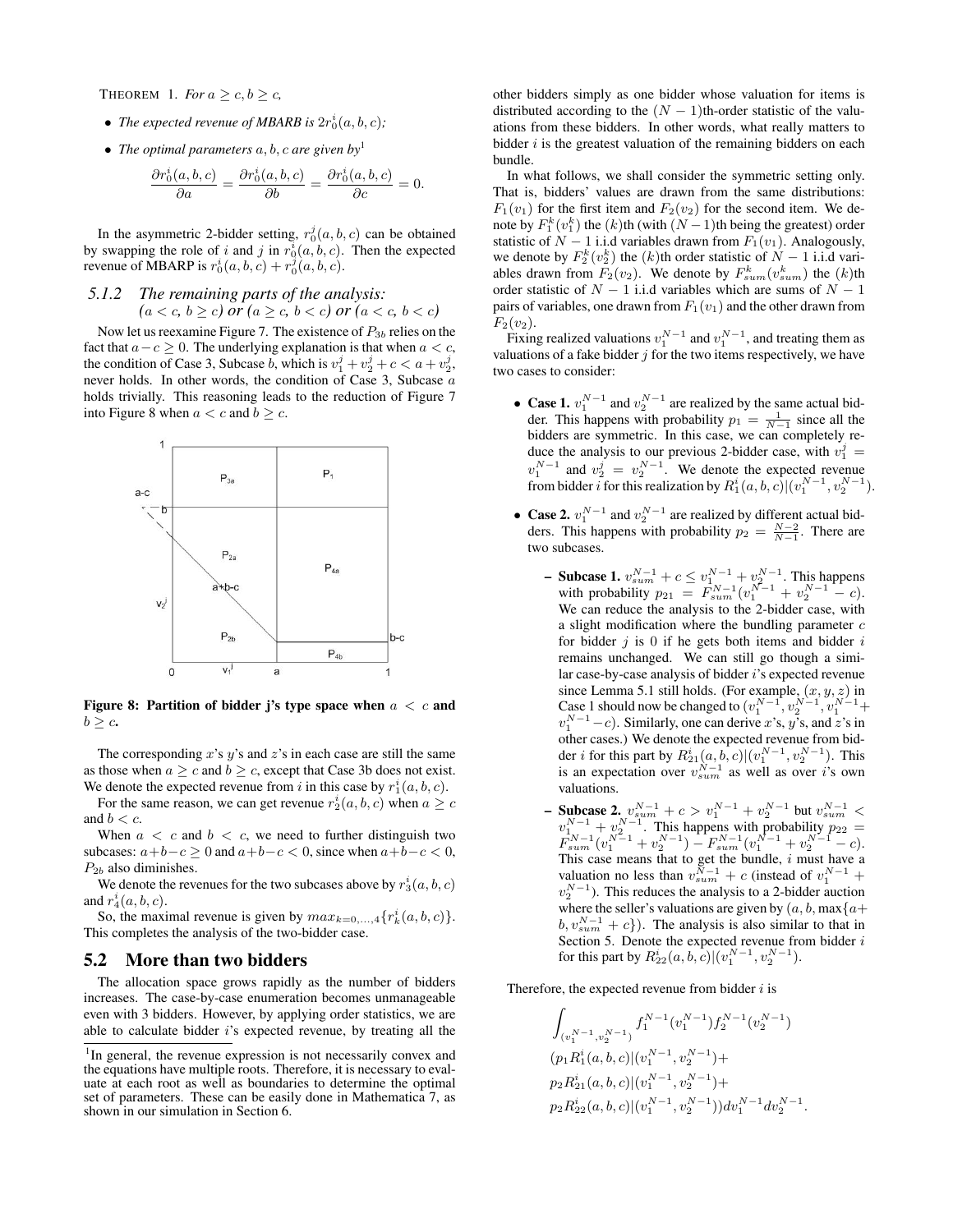To evaluate the integration above (like in the two-bidder case), we partition  $j$ 's valuation space and integrate each part separately, since  $R_1^i(a, b, c)$ ,  $R_{21}^i(a, b, c)$  and  $R_{22}^i(a, b, c)$  take different form for different  $(v_1^{N-1}, v_2^{N-1})$ . However, each case above (Case 1, Case 2a, and Case 2b) will give us a different partition. Thus, we actually partition j's valuation space into the *coarsest common refinement* of all the partitions generated by the cases above.

The optimal auction parameters  $a, b$ , and  $c$  then follow from the same first-order conditions as given in Theorem 1.

## 6. COMPARISON OF AUCTIONS

This section compares the revenues of various auction classes in three different settings, all of which have two bidders and symmetric valuations:

Setting 1:  $f_1(v_1) = f_2(v_2) = 1$  on [0,1].

Setting 2:  $f_1(v_1) = 2v_1, f_2(v_2) = 1$  on [0,1].

Setting 3:  $f_1(v_1) = 2 - 2v_1$ ,  $f_2(v_2) = 1$  on [0,1].

While our analysis carries over for all  $(a, b, c)$ , we restricted ourselves to  $0 \le a \le 1$  and  $0 \le b \le 1$  in this section. This is without loss of generality as shown in Section 7.

| Auction                   | Optimal $a, b, c$   | Revenue |
|---------------------------|---------------------|---------|
| $r_0$                     | 0.577, 0.577, 0.265 | 0.871   |
| $r_1$                     | 0.561, 0.791, 0.561 | 0.848   |
| $r_2$                     | 0.791, 0.561, 0.561 | 0.848   |
| $r_3$                     | 0.770, 0.770, 0.770 | 0.843   |
| $r_4$                     | 0.257, 0.257, 1.063 | 0.833   |
| VCG                       | 0.000, 0.000, 0.000 | 0.667   |
| Separate Myerson auctions | 0.500, 0.500, 0.000 | 0.833   |
| Pure-bundling Myerson     | $r_{Bundle}=0.816$  | 0.839   |
| Mixed-bundling auction    | 0.000, 0.000, 0.333 | 0.786   |
| $AMA*$                    | N/A                 | 0.860   |
| VVCA*                     | N/A                 | 0.838   |

Table 1: Expected revenues in Setting 1.

For Setting 1, the expected revenues are listed in Table 1.  $r_0$  to  $r_4$ have the same meaning as in Section 5: they are the revenues of the different cases of MBARP, and the first case  $(r<sub>o</sub>,$  which corresponds to  $a > c, b > c$ ) yields the highest revenue in this setting. The VCG mechanism is an instance of MBARP with  $a = b = c = 0$ . The 8th row, separate Myerson auctions, denotes the auction where two items are sold sequentially through optimal single-item auctions (Myerson auctions). The 9th row, pure-bundling Myerson auction, denotes the optimal auction that sells both items to one agent. The 10th and 11th row, AMA\* and VVCA\*, denote approximated results returned by experiments [15], because there is no known analytical way to optimize the parameters of AMA and VVCA. All other revenue numbers in this section are calculated analytically (by Mathematica 7.0) and are thus (rounded) exact solutions.

We have the following conclusions:

• MBARP yields the highest revenue, even compared to experimentally "optimized" parameter settings for its supersets: AMA and VVCA.

- The reserve prices  $a$  and  $b$  play more important roles than the bundling parameter c: separate Myerson auctions yield revenue 0.833 while the mixed-bundling auction without reserve prices yields only 0.786.
- Separate Myerson auctions are inferior to the pure-bundling Myerson auction in this setting. (In fact, this is the case for all the three settings.) This is analogous to a milestone result by Palfrey [12] from the bundling literature stating that the purebundling Vickrey auction yields more revenue than separate Vickrey auctions in the two-bidder, N-object setting. This result also suggests an interesting general question: Does Palfrey's theorem hold for Myerson auctions as well?

For Settings 2 and 3, the expected revenues are listed in Tables 2 and 3, respectively. Again, MBARP outperforms the other auctions. Optimal expected revenues for VVCA and AMA are unknown.

| Auction                   | a,b,c               | Revenue |
|---------------------------|---------------------|---------|
| $MBARP(r_0)$              | 0.641, 0.581, 0.225 | 1.037   |
| VCG                       | 0.000, 0.000, 0.000 | 0.867   |
| Separate Myerson auctions | 0.577, 0.500, 0.000 | 1.001   |
| Pure-bundling Myerson     | $r_{Bundle}=0.908$  | 1.002   |

Table 2: Expected revenues in Setting 2.

| Auction                   | a,b,c               | Revenue |
|---------------------------|---------------------|---------|
| $MBARP(r_0)$              | 0.415, 0.575, 0.266 | 0.709   |
| VCG                       | 0.000, 0.000, 0.000 | 0.533   |
| Separate Myerson auctions | 0.333, 0.500, 0.000 | 0.672   |
| Pure-bundling Myerson     | $r_{Bundle}=0.694$  | 0.688   |

Table 3: Expected revenues in Setting 3.

## 7. DISCUSSION

In this section we discuss three additional issues.

## 7.1 Better starting point for automated mechanism design

Sandholm et al. show that, by starting from the VCG and then using hill-climbing algorithms to search through the parameter spaces of AMA or VVCA, the auction ends up with high-revenue (locally optimal) parameters [15, 8, 9]. Using that approach, as shown in Section 6, they obtained expected revenue 0.860 for AMA and 0.838 for VVCA in Setting 1. An easy way to improve their results is to start from the optimal MBARP instead of VCG, since optimal MBARP is also an instance of VVCA and AMA, and yields higher revenue than VCG. In fact, we implement one of the algorithms named BLAMA from [15] and improve the optimal revenue in Setting 1 to 0.872.

#### 7.2 What if  $a < 0$  or  $a > 1$ ?

Although our theoretical analysis applies for all tuples of  $(a, b, c)$ , our Mathematica program (Section 6) was based on the assumption